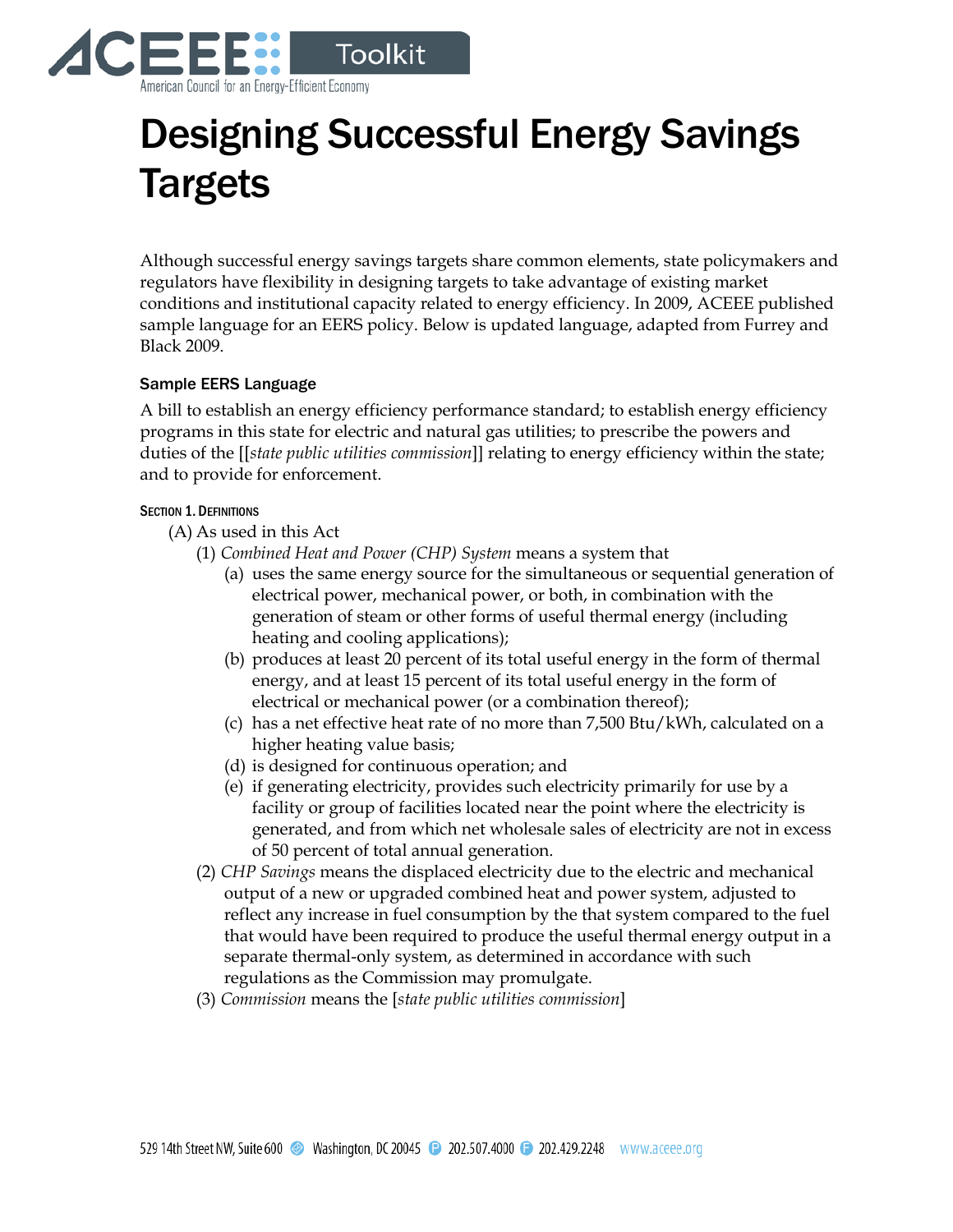- (4) *Cost Effective* means that the portfolio or program being evaluated meets the utility cost test (See subparagraph 10).[1](#page-1-0)
- (5) *Energy Efficiency* means a decrease in customer consumption of electricity or natural gas achieved through measures or programs that target customer behavior, equipment, devices, or materials without reducing the quality of energy services.
- (6) *Energy Efficiency Plan* means an energy efficiency plan under Section 4.
- (7) *Natural Gas Utility* means any of the following:
	- (a) an investor-owned business engaged in the sale and distribution of natural gas within this state whose rates are regulated by the Commission;
	- (b) a municipally owned natural gas utility in this state; and/or
	- (c) a cooperative natural gas utility in this state.
- (8) *Peak Demand Reduction Programs* means any of the following:
	- (a) programs designed to reduce peak demand through load curtailment or direct load control;
	- (b) programs designed to shift load from on-peak to off-peak periods, including demand response programs; and/or
	- (c) energy efficiency programs specifically designed to achieve savings during peak time periods
- (9) *Retail Electric Distribution Utility* means any of the following:
	- (a) any person or entity that is regulated by the Commission for purposes of selling electricity to retail customers in this state;
	- (b) a municipally-owned electric utility in this state; and/or
	- (c) a cooperative electric utility in this state.
- (10) *Utility Cost test (UCT)* means a standard that is met for an investment in energy efficiency programs or portfolios if, on a net present value basis, the total avoided supply-side costs, including representative values for electricity or natural gas supply, transmission, distribution, and other associated costs, are greater than the total costs total cost incurred by the program administrator, including program costs and incentive costs borne by the administrator.
- (11) *Verified Electricity or Natural Gas Savings* means electricity savings or natural gas savings that meet the requirements of Section 5.

#### SECTION 2. ENFRGY EFFICIENCY PERFORMANCE STANDARD

(A) Performance Standard

 $\overline{a}$ 

(1) For each of calendar years 20XX through 20XX, retail electric and natural gas distribution utilities shall implement energy efficiency programs that achieve electric and natural gas energy savings equivalent to the following applicable percentages.[2](#page-1-1)

<span id="page-1-0"></span><sup>&</sup>lt;sup>1</sup> There are other options for measuring cost effectiveness. The Resource Value Framework best prioritizes a state's policy goals to determine whether efficiency programs are in the public interest. A Total Resource Cost Test that includes spillover and non-energy benefits, or a full societal test, are also acceptable alternatives.

<span id="page-1-1"></span><sup>&</sup>lt;sup>2</sup> While EERS timeframes are adjustable, it is important that they set long-term targets. Utility commissions often work in three-year planning cycles; the strongest legislation sets targets at least ten years into the future. The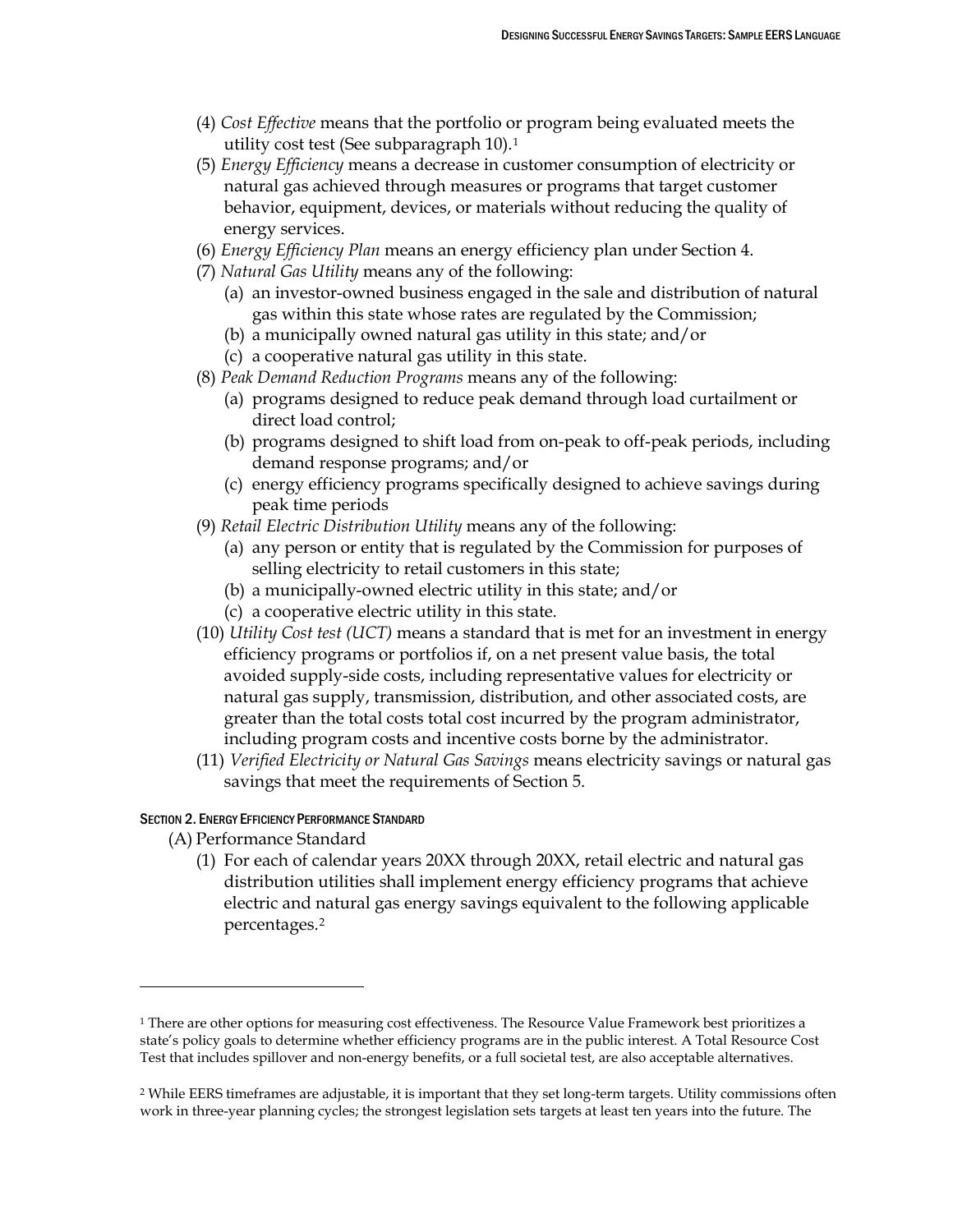| Program<br>year | Electricity<br>incremental<br>savings target % | <b>Electricity</b><br>cumulative <sup>3</sup><br>savings target % | Natural gas<br>incremental<br>savings<br>target % | Natural gas<br>cumulative<br>savings<br>target % |
|-----------------|------------------------------------------------|-------------------------------------------------------------------|---------------------------------------------------|--------------------------------------------------|
| PY1             | 0.25                                           | 0.25                                                              | 0.25                                              | 0.25                                             |
| PY <sub>2</sub> | 0.5                                            | 0.75                                                              | 0.25                                              | 0.5                                              |
| PY3             | 0.75                                           | 1.5                                                               | 0.5                                               | 1.0                                              |
| PY4             | 1.0                                            | 2.5                                                               | 0.5                                               | 1.5                                              |
| PY <sub>5</sub> | 1.0                                            | 3.5                                                               | 0.75                                              | 2.25                                             |
| PY6             | 1.25                                           | 4.75                                                              | 0.75                                              | 3.0                                              |
| PY7             | 1.25                                           | 6.0                                                               | 1.0                                               | 4.0                                              |
| PY8             | 1.5                                            | 7.5                                                               | 1.0                                               | 5.0                                              |
| PY9             | 1.5                                            | 9.0                                                               | 1.0                                               | 6.0                                              |
| <b>PY10</b>     | 1.5                                            | 10.5                                                              | 1.0                                               | 7.0                                              |
| PY11            | 1.75                                           | 12.25                                                             | 1.0                                               | 8.0                                              |
| <b>PY12</b>     | 1.75                                           | 14.0                                                              | 1.0                                               | 9.0                                              |
| <b>PY13</b>     | 2.0                                            | 16.0                                                              | 1.0                                               | 10.0                                             |
| PY14            | 2.0                                            | 18.0                                                              | 1.0                                               | 11.0                                             |
| <b>PY15</b>     | 2.0                                            | 20.00                                                             | 1.0                                               | 12.0                                             |

- (2) If a utility's incremental energy savings in any year exceed the applicable performance standard established in this section, those extra savings may be carried forward and credited to the next year's standard, subject to the following provisions:
	- (a) The amount of those savings carried forward shall not exceed 1/3 of the next year's standard.
	- (b) Any such savings carried forward shall not be used toward claiming any utility incentive under Sections 7 or 8.
	- (c) However any such savings carried forward may be applied in the consideration of any penalties under Section 10.
- (3) Beginning in 20XX, a retail electric distribution utility shall implement additional or expanded peak demand reduction programs that achieve incremental peak demand savings, beyond any peak demand reduction programs existing at the time of this legislation, equivalent to at least seventy-five hundredths of one percent (0.75%) of the baseline for peak demand savings. In 20XX, the

 $\overline{a}$ 

savings targets laid out here are equivalent to savings targets already cost effectively implemented in many states. A potential study may also help establish reasonable and cost-effective targets for the state.

<span id="page-2-0"></span> $3$  Cumulative savings are the savings in a given program year from all the measures that have been implemented under the programs in that year and in prior years that are still saving energy. Savings accrue over the lifetime of the measures installed.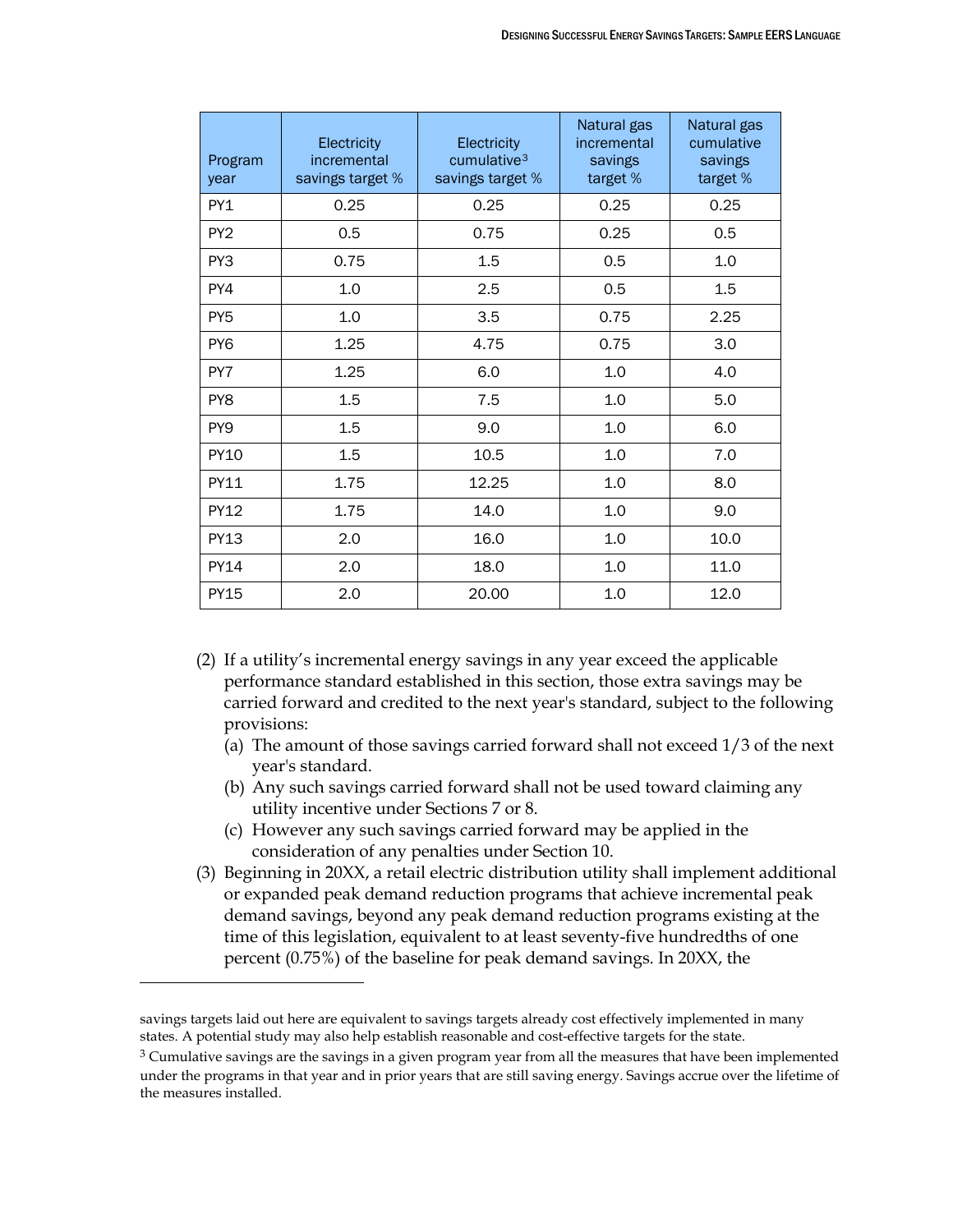Commission shall make recommendations to the general assembly regarding future peak demand reduction targets.

- (B) A utility may promote new combined heat and power (CHP) installations as part of their programs to achieve the savings targets outlined in this section,<sup>[4](#page-3-0)</sup> provided that all of the following apply:
	- (1) New CHP installations put into operation after the effective date of this legislation can qualify.
	- (2) Savings from upgrades to existing CHP systems can qualify, counting only those savings above what was achieved with the prior system and that save energy relative to the supply-side alternative.
	- (3) Total claimed savings from such CHP installations can account for no more than twenty percent of the utility's annual savings requirements.
- (C) For the purposes of subsections A1, 2, 3, and 4 of this section,
	- (1) The baseline for energy savings under subsections A1 and 3 of this section shall be the total kilowatt-hours the retail electric distribution utility delivered in the preceding calendar year to customers in this state.[5](#page-3-1)
	- (2) The baseline for energy savings under subsections A2 and 3 of this section shall be the total cubic feet of natural gas delivered by the natural gas utility in the preceding calendar year to customers in this state.
	- (3) The baseline for peak demand reduction under subsection A4 of this section shall be the annual peak demand of the retail electric distribution utility in the preceding calendar year.

#### SECTION 3. COMMISSION RULEMAKING

(A) Within 90 days after the effective date of this act, the Commission shall promulgate rules specifying the procedure for a retail electric distribution utility or a natural gas utility to develop and submit an energy efficiency plan as described in Section 4 to meet the energy efficiency performance standard set forth in Section 2.[6](#page-3-2)

#### SECTION 4. ENERGY EFFICIENCY PLAN

 $\overline{a}$ 

- (A) An energy efficiency plan shall do all of the following:
	- (1) Propose a set of energy efficiency programs, including peak demand reduction programs, that include offerings for each customer class, including low-income residential. The Commission shall allow providers flexibility to tailor the relative amount of effort devoted to each customer class based on the specific characteristics of their service territory.
	- (2) Specify necessary funding levels for proposed energy efficiency programs
	- (3) Describe how energy efficiency costs will be recovered, as provided in Section 7
	- (4) Seek, to the extent feasible and reasonable, that charges collected from a particular customer rate class are spent on energy efficiency programs for that rate class

<span id="page-3-0"></span><sup>4</sup> While CHP is an effective efficiency resource, states that include CHP as an eligible measure for achieving savings associated with an EERS should consider increasing targets to account for this potential.

<span id="page-3-1"></span><sup>&</sup>lt;sup>5</sup> States with variable weather may wish to refer to a weather-normalized multiyear average baseline.

<span id="page-3-2"></span><sup>6</sup> As EERS policies are typically administered at the public utility commission level, legislation that does not include a stipulation directing a rulemaking within a given timeframe risks major regulatory lag.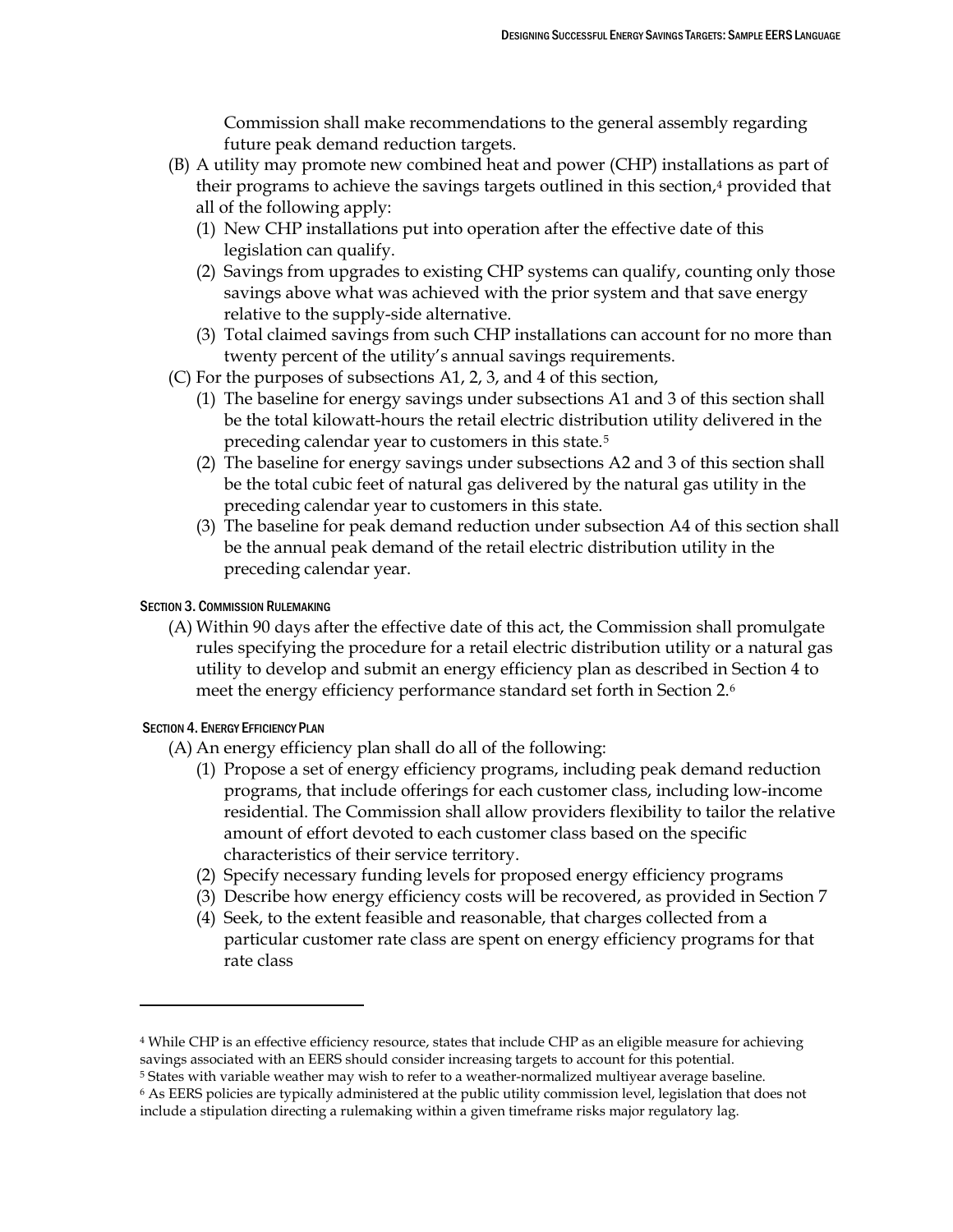- (5) Demonstrate that the proposed energy efficiency programs and funding are sufficient to ensure the achievement of applicable energy efficiency performance standards under Section 2
- (6) Demonstrate that the utility's energy efficiency portfolio will be cost-effective, using the Utility Cost Test provided in Section 1
- (7) Provide for the practical and effective administration of the proposed energy efficiency programs. The Commission shall allow utilities flexibility in designing their energy efficiency programs and administrative approach. A utility's energy efficiency programs or any part thereof, may be administered, at the utility's option, by the utility, alone or jointly with other utilities, by a state agency, or by an appropriate, experienced organization selected after a competitive bid process.
- (8) Include a process for measurement and verification of incremental energy savings from each energy efficiency program pursuant to Section 5. All such evaluations shall be subject to public review and Commission oversight.
- (9) Allow for the coordination of energy efficiency programs with the energy efficiency programs of other utilities under the direction of the Commission pursuant to subsection E.
- (B) An energy efficiency plan may provide for the utility to facilitate third-party loans to customers to finance energy efficiency measures.
- (C) Within 90 days after Commission rules have been promulgated and triennially thereafter, a retail electric distribution or natural gas utility shall file an energy efficiency plan with the Commission.
- (D) Within 90 days of receiving an energy efficiency plan from a utility and after an opportunity for public comment, the Commission shall approve, approve with changes consented to by the utility, or reject the plan.
	- (1) If the Commission rejects the plan, the Commission shall state the reasons for its action.
	- (2) Within 30 days after the Commission rejects a plan, the utility shall submit a revised plan that addresses the reasons for rejection cited by the Commission.
	- (3) Within 30 days after receiving a revised plan and after an opportunity for public comment, the Commission shall approve, approve with changes consented to by the utility, or reject the revised plan. If the Commission rejects the revised plan, the Commission shall state the reasons for the rejection.
	- (4) Any delay caused by the failure of a utility to file an acceptable revised plan under subparagraph 2 shall not be used as a reason to avoid penalties under Section 10.
	- (5) The procedure for rejected plans shall be repeated until a revised plan is approved or approved with changes consented to by the utility. The Commission's action under this subsection does not affect the applicability of the requirements of Section 2 or Section 10.
- (E) The Commission may coordinate energy efficiency programs among consenting utilities where feasible, if doing so would help to maximize energy savings on a statewide basis. However, money spent by a utility to comply with this act shall generally be used to fund energy efficiency programs that provide services in that utility's service territory.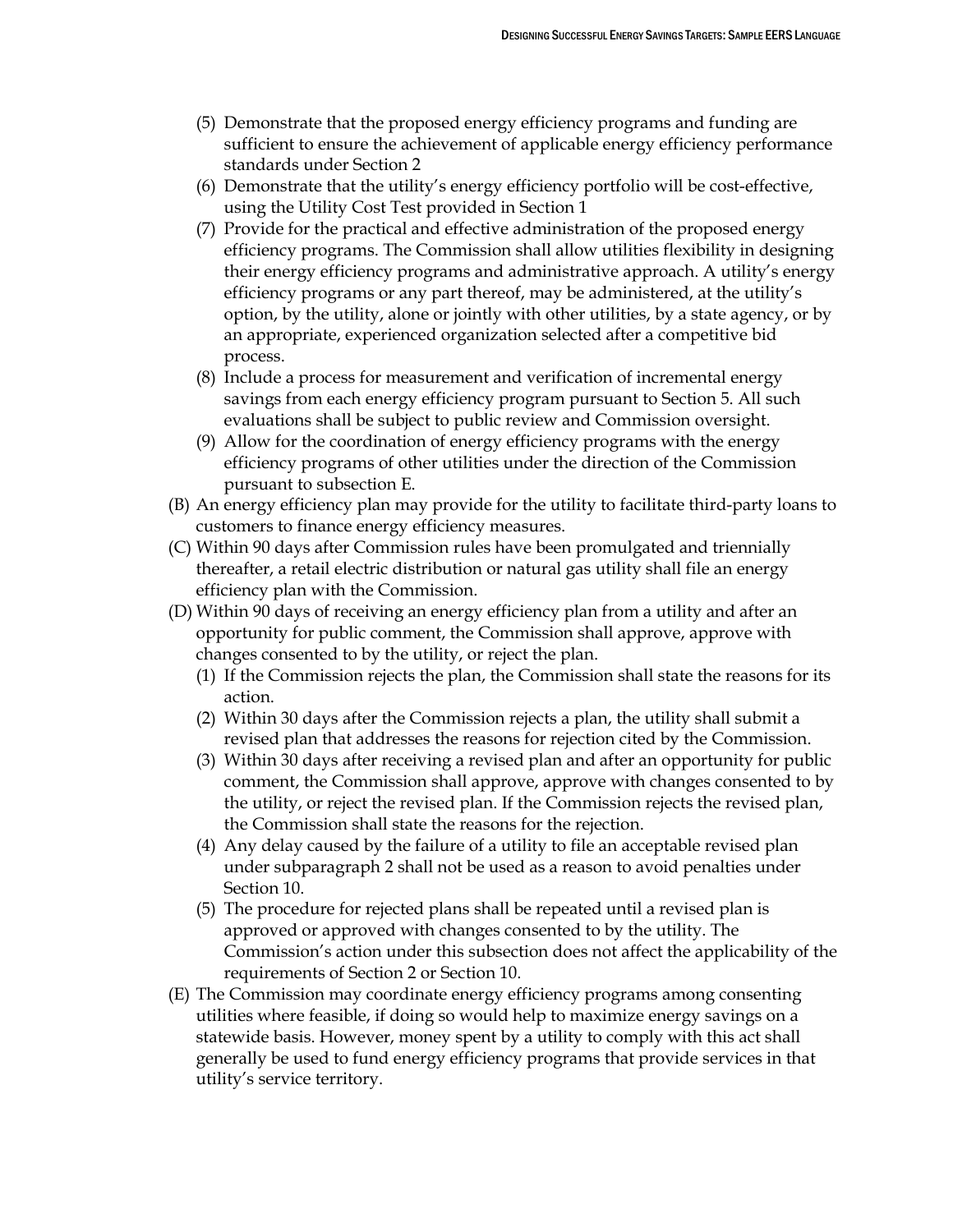#### SECTION 5. MEASUREMENT AND VERIFICATION

- (A) Within 180 days after the effective date of this act, the Commission shall promulgate rules regarding measurement and verification of electricity and natural gas savings under this section, including:
	- (1) Procedures and standards for defining and measuring eligible electricity savings and natural gas savings which shall
		- (a) specify the types of eligible energy efficiency and energy conservation measures;
		- (b) require that energy consumption estimates for customer facilities or portions of facilities in the applicable base and post-participation time periods used for estimating savings be adjusted, as appropriate, to account for changes in weather, level of production, and building area;
		- (c) account for the useful life of electricity and natural gas saving measures;
		- (d) allow for the use of deemed savings values, where justified, for specific, commonly-used efficiency measures;
		- (e) allow for savings from a program to be estimated based on a statistical sample of participating customers and extrapolated to all participating customers; and
		- (f) exclude savings that
			- (i) are not properly attributable to measures carried out by the entity seeking the credit for such savings (or a designated agent of the entity); or
			- (ii) have already been credited under this section to another entity or to the same entity.
	- (2) Procedures and standards for third-party verification of reported electricity savings or natural gas savings.

### SECTION 6. REPORTING

 $\overline{a}$ 

- (A) By a time determined by the Commission, each utility shall submit to the Commission an annual report that provides information relating to the actions taken by the utility to comply with the energy efficiency performance standards under Section 2.[7](#page-5-0) By that same time, a municipally-owned utility shall submit a copy of the report to the governing body of the municipally-owned utility, and a cooperative utility shall submit a copy of the report to its board of directors.
- (B) An annual report under subsection A shall include all of the following information, both at the aggregate portfolio level and customer class level:
	- (1) The estimated annual electricity or natural gas savings achieved by the utility through energy efficiency programs provided during the reporting period
	- (2) An estimate of the annual and life-cycle carbon dioxide emissions avoided by the energy efficiency programs operated during this reporting period
	- (3) The estimated incremental and total peak reduction achieved through peak demand reduction programs during this reporting period

<span id="page-5-0"></span><sup>&</sup>lt;sup>7</sup> Commissions should consider referencing specific reporting guidelines to ensure complete and consistent reporting by utilities. See, for example, the Northeast Energy Efficiency Partnerships *[Common Statewide Energy](https://www.neep.org/Assets/uploads/files/emv/emv-products/EMV%20Forum_Statewide_EE_Reporting_Guidelines_12-30-10.pdf)  [Efficiency Reporting Guidelines.](https://www.neep.org/Assets/uploads/files/emv/emv-products/EMV%20Forum_Statewide_EE_Reporting_Guidelines_12-30-10.pdf)*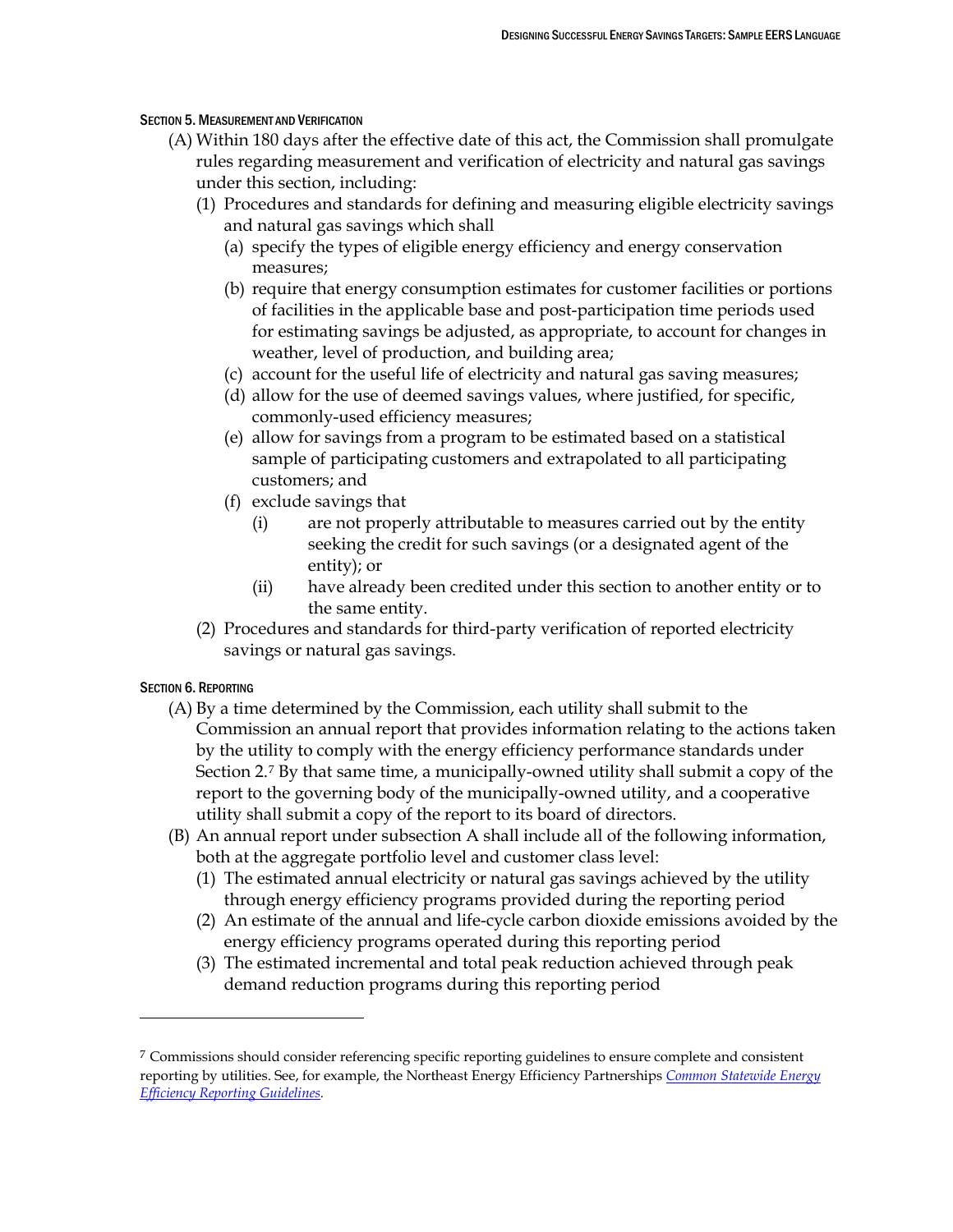- (4) Expenditures made on energy efficiency and peak demand reduction programs during the reporting period and anticipated future expenditures to comply with this subsection
- (5) The cost effectiveness of implemented programs
- (6) Any other information that the Commission determines necessary
- (C) Concurrent with the submission of each report under subsection A, a municipallyowned utility shall submit a summary of the report to its customers in their bills with a bill insert and to its governing body.
- (D) Concurrent with the submission of each report under subsection A, a cooperative utility shall submit a summary of the report to its members in a periodical issued by an association of rural electric cooperatives and to its board of directors.
- (E) A municipally-owned utility or cooperative utility shall make a copy of the report available at its office and shall post a copy of the report on its website. A summary under this section shall indicate that a copy of the report is available at the office or website.
- (F) The Commission shall monitor reports submitted under subsection A and ensure that actions taken under this act by utilities serving customers in the same distribution territory do not create an unfair competitive advantage for any of those utilities.
- (G) In accordance with rules it shall adopt, the Commission shall produce and make publicly available an annual report containing the results of its verification of the annual levels of energy efficiency and of peak demand reductions achieved by each utility pursuant to subsection A of this section. A copy of the report shall be provided to the consumers' counsel and be made available on the Commission's website.
- (H)Three years after the effective date of this legislation, and every three years thereafter, the Commission shall produce a report that includes all of the following information:
	- (1) A summary of data collected under this section, including the required annual reports
	- (2) The status of energy efficiency in this state
	- (3) For the total portfolio of energy efficiency programs, a comparison of the cost of the energy efficiency and the cost of electricity from a new conventional coalfired electric generating facility and a new combined-cycle natural gas generating facility
	- (4) A discussion regarding how the Commission is fulfilling the requirements of subsection F.
	- (5) An evaluation of whether this Act has been cost effective
	- (6) A description of the impact of this Act on employment in this state. The Commission shall consult with other appropriate agencies of the department of labor and economic growth in the development of this information.
	- (7) Any recommendations the Commission may have concerning amendments to this subpart, including changes in the performance standard percentage limits under Section 2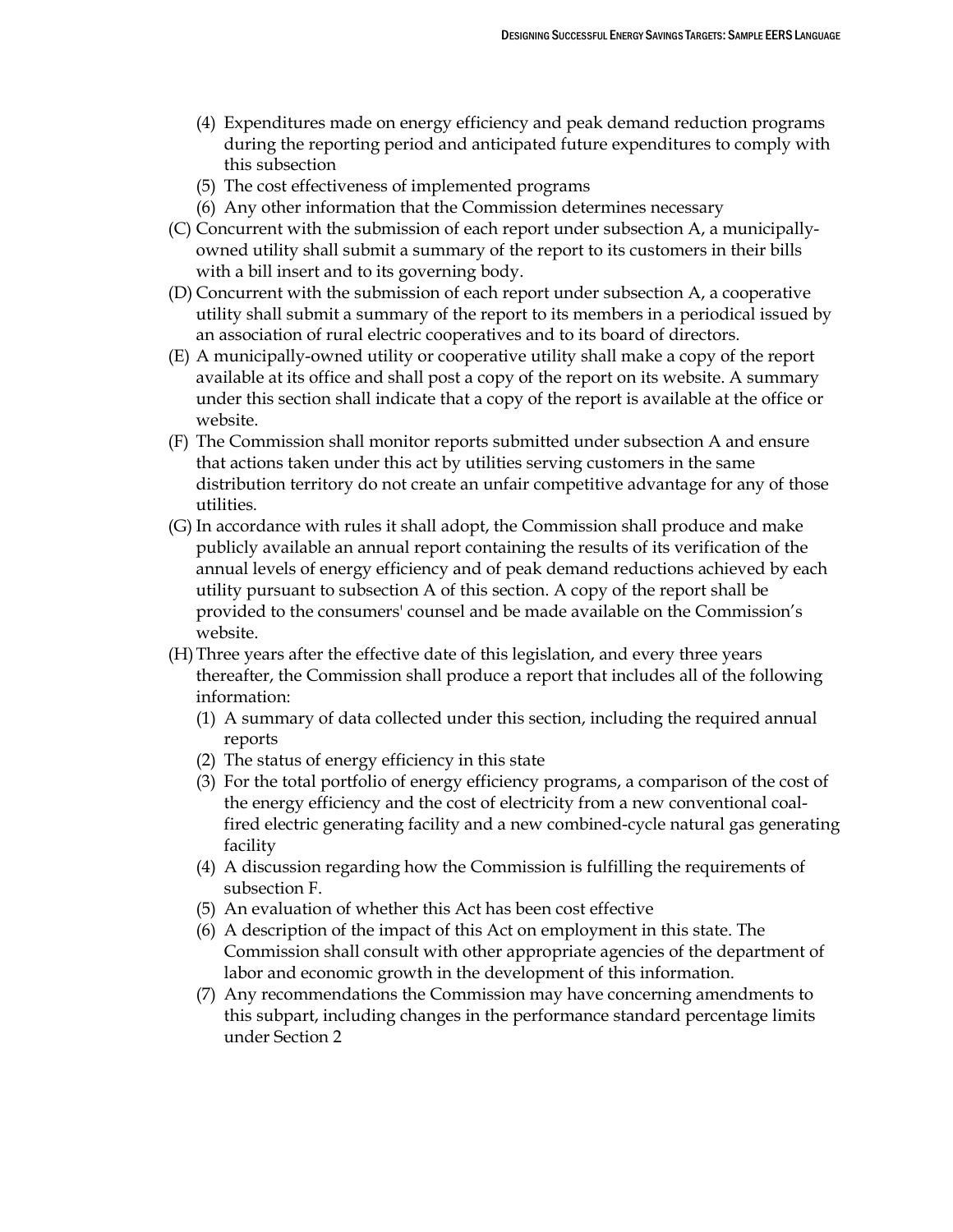#### SECTION 7. COST RECOVERY

- (A) The Commission shall allow a utility that undertakes approved energy efficiency programs to recover the actual costs of implementing the programs. Costs exceeding the overall funding levels specified in the energy efficiency plan may be recovered as long as those costs are prudent and reasonable.
	- (1) Costs shall be recovered from all classes of customers by volumetric charges applied to utility bills.
	- (2) Upon petition by a utility and after an opportunity for public comment and hearing, the Commission may authorize the utility to capitalize certain costs of implementing approved energy efficiency programs.
	- (3) To the extent feasible, charges collected from a particular customer rate class shall be devoted to energy efficiency programs and services for that rate class. However, the established funding level for low-income residential programs shall be provided from each customer rate class in proportion to that customer rate class's funding of the utility's total energy efficiency programs.
	- (4) Charges shall be applied to distribution customers regardless of the source of their electricity or natural gas supply.

#### SECTION 8. FINANCIAL INCENTIVES

(A) Within 90 days after approval of initial plans, the Commission shall promulgate rules regarding the ability of a utility to earn a financial incentive, on an annual basis, for exceeding the energy efficiency performance standard under Section 2.

#### SECTION 9. BUYOUT OPTION

- (A) In lieu of achieving actual savings to comply with the applicable performance standard under Section 2, a retail electric distribution or natural gas utility may pay each year to the [*energy efficiency fund*] created [*in Section 11*] by not later than a time determined by the Commission a buyout fee in an amount equal to, as adjusted for inflation in accordance with such regulations as the Commission may promulgate:
	- (1)  $$0.20$  per kWh<sup>[8](#page-7-0)</sup> otherwise required to be procured that year through energy efficiency measures by the retail electric distribution utility; or
	- (2) \$0.80 per therm otherwise required to be procured that year through energy efficiency measures by the natural gas utility.
- (B) Utility costs under this section shall be recoverable under the method identified in Section 7A1.
- (C) If a utility chooses to exercise its option under paragraph A it shall be ineligible for any financial incentives such as those created under Sections 7 or 8.

#### SECTION 10. PENALTIES

 $\overline{a}$ 

(A) If the Commission determines, after notice and opportunity for hearing, that a retail electric distribution or natural gas utility has failed to comply with an energy efficiency or peak demand reduction requirement of Section 2, the Commission shall assess against the utility a civil penalty for each such failure in an amount equal to:

<span id="page-7-0"></span><sup>&</sup>lt;sup>8</sup> The \$0.20 per kWh figure reflects a first year cost of saved energy and equates to roughly \$0.02 per lifetime kWh saved.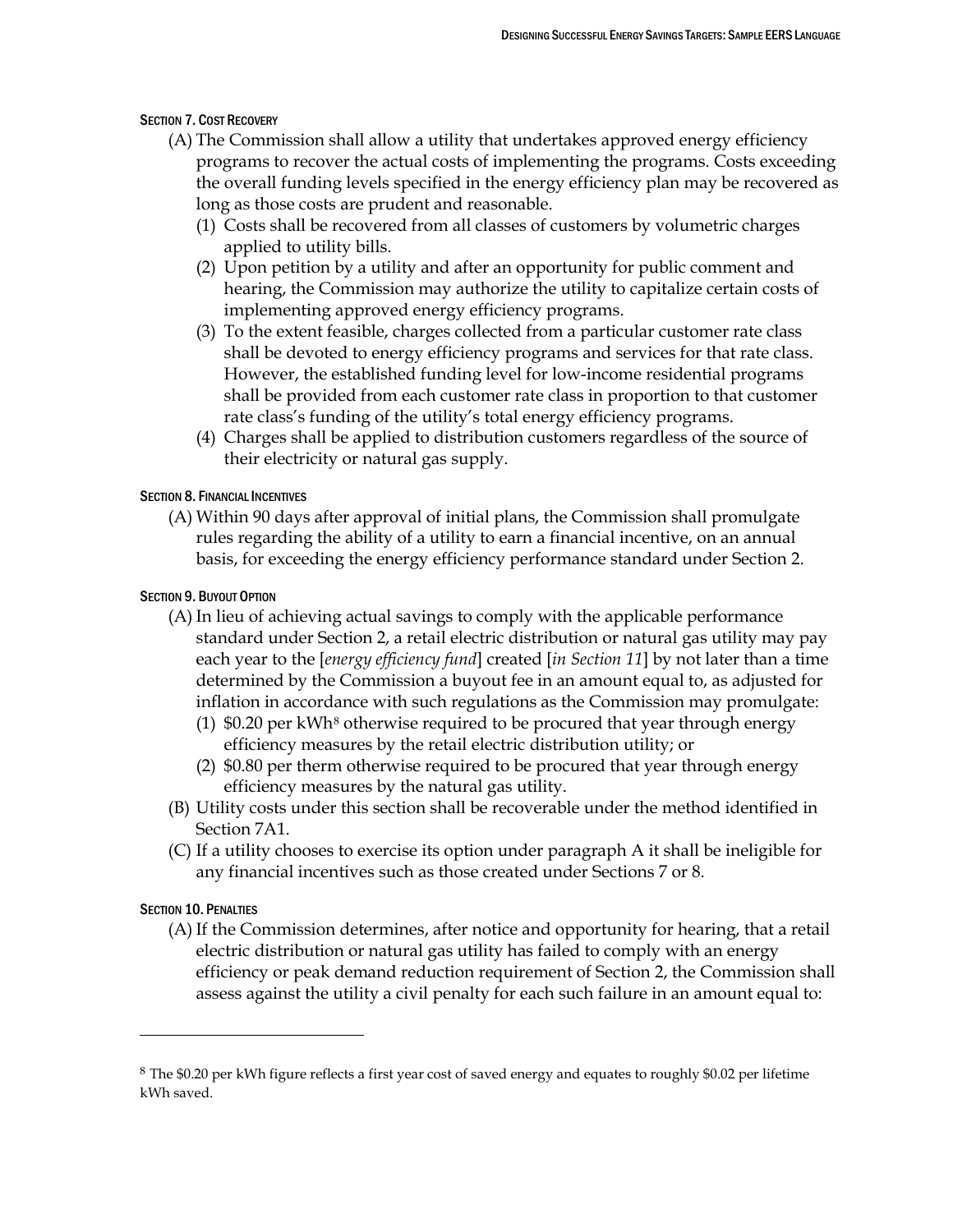- (1) \$0.10 per kWh of undercompliance or noncompliance by the retail electric distribution utility; or
- (2) \$1.00 per therm undercompliance or noncompliance by the natural gas utility; or
- (3) \$100 per kW of undercompliance with the peak reduction requirement.
- (B) The costs of any civil penalty assessed under this subsection shall in no circumstance be recoverable by the utility from utility customers through rates, surcharges, or under any other cost recovery mechanism, including those created pursuant to Section 7.
- (C) Revenue from any civil penalty assessed under this subsection shall be deposited to the credit of the [e*nergy efficiency fund*] created [*in Section 11*] for the sole purpose of reinvestment in energy efficiency programs.

#### SECTION 11. ENERGY EFFICIENCY FUND

- (A) There is hereby established in the state treasury the [*state*] Energy Efficiency Fund, into which shall be deposited all energy efficiency revenues remitted under division B of this section. Revenues deposited into this fund shall be for the exclusive purposes of funding state energy efficiency programs created under [*relevant state code/act*] and paying the programs' administrative costs. Money unspent in a year shall be carried forward to be spent in the subsequent year. Interest on the fund shall be credited to the fund.
- (B) Energy efficiency revenues shall include all of the following:
	- (1) Revenues from payments, repayments, and collections under the state energy efficiency program and from program income;
	- (2) Revenues from buyout payments under Section 9;
	- (3) Revenue from civil penalties assessed under Section 10; and
	- (4) Interest earnings on the energy efficiency fund.
- (C) Funds committed to the Energy Efficiency Fund shall not be reassigned to the state treasury, and shall be used exclusively for funding state energy efficiency programs.
- (D) The Commission shall select a qualified organization or agency to serve as administrator of the Energy Efficiency Fund.
- (E) The Commission shall arrange for a biennial independent audit of the Energy Efficiency Fund and the administration thereof.